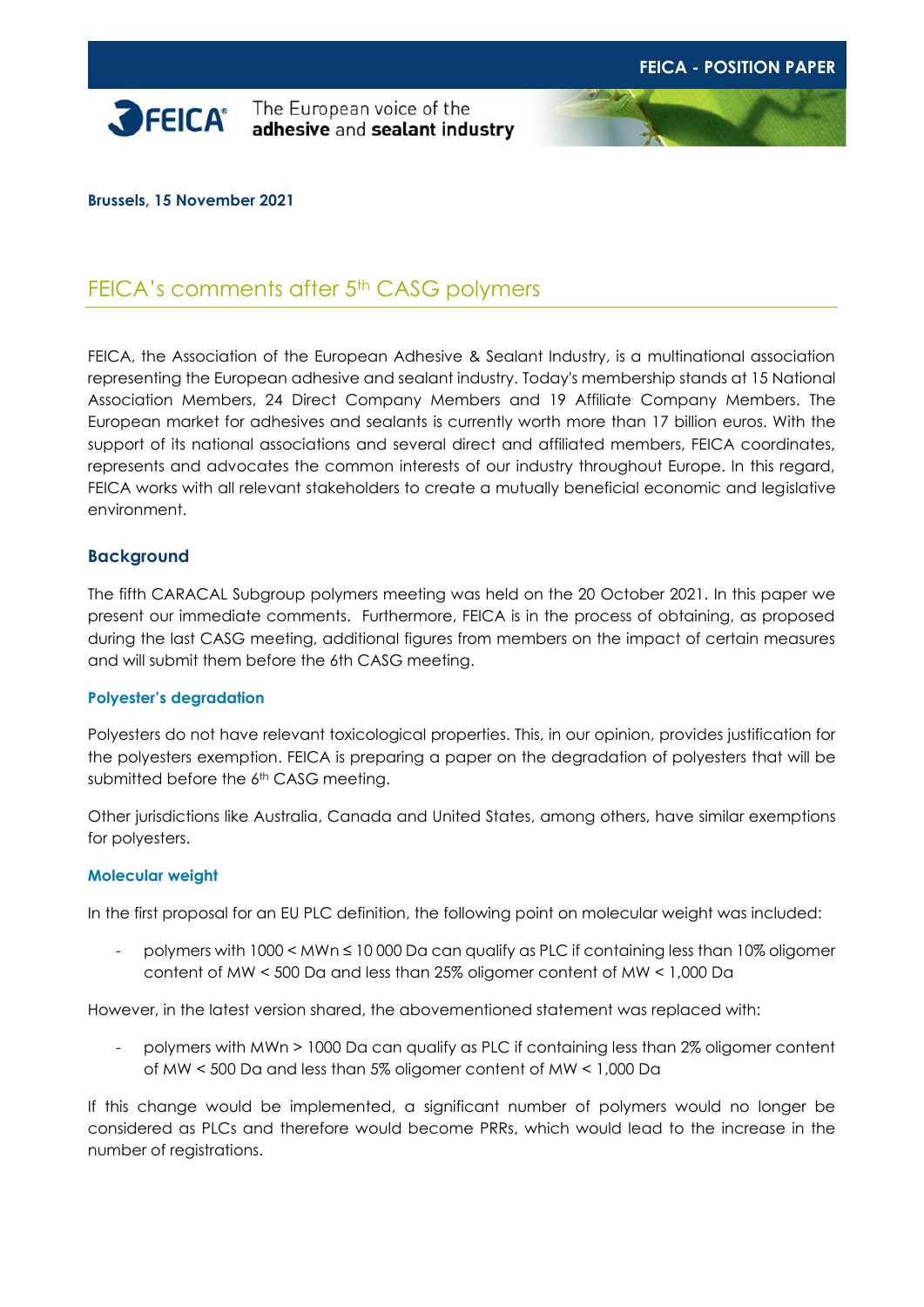In addition, this would also create an inconsistency because the same polymer would be classified as PLC in other jurisdictions and in the EU as a PRR.

During the 5<sup>th</sup> CASG meeting, the Commission requested information on the possible number of polymers impacted by the proposed change. FEICA is collecting figures from its members and will submit an estimated range of affected polymers before the  $6<sup>th</sup>$  CASG meeting.

## **Polymeric precursors**

The Commission has proposed an exemption for polymeric precursors handled like intermediates under Strictly Controlled Conditions (SCC).

FEICA has collected feedback from its members concluding that none of the polymeric precursors formulated by adhesives and sealants companies would benefit from an exemption linked to strictly controlled conditions.

At FEICA, we estimate that we place on the market more than 10,000 polymeric precursors, depending on what the exact definitions would be. This number is the result of the customisation needed to achieve regulatory and customer needs.

A need to register these polymers 'customised downstream' would add a significant burden on companies (especially SMEs) and might also result in some products being withdrawn from the market. The increase of registrations would also increase animal testing.

Precursors are designed to be consumed in the process (either conversion to another polymer or into an article). Polymers are also of lower hazard than substances (lower vapor pressure; much reduced membrane crossing/toxicological availability). In nearly all of the cases, the polymeric precursor is not the risk-driving component in the products. This justifies lowering the requirements from SCC to adequate control.

FEICA would support a more precise position of adequately controlled conditions.

We asked the members of the FEICA PRR taskforce to provide an estimation of the percentage of polymers that would be exempted under the polymeric precursors exemption if SCC would or not apply.

We are also collecting data to estimate the percentage of the number of polymeric precursors versus total polymers across the adhesives and sealants industry and will submit any information collected before the 6th CASG meeting.

## **Grouping**

Flexibility to group polymers is important to reduce the number of registrations. At FEICA, we believe that two possibilities should be offered to polymers registrants.

Chemical grouping, as proposed by ECHA, should be the starting point. However, the three-tiered approach proposed by ECETOC should be allowed if enough data would be available to justify it.

## **Notification**

FEICA favours a registration process that would include a simple [notification of polymers](https://www.feica.eu/information-center/all-information-centre/preview/1214/defining-reasonable-safe-and-efficient-system-notification-polymers?id=82fdf22f-cb5f-4e76-a70e-512a616f5b0c&filename=Defining+a+reasonable%2C+safe+and+efficient+system+for+the+notification+of+polymers.pdf) limited to a basic dataset, and a pre-registration of PRRs after a reasonable transitional period. Further comments will be submitted before the 6<sup>th</sup> CASG meeting.